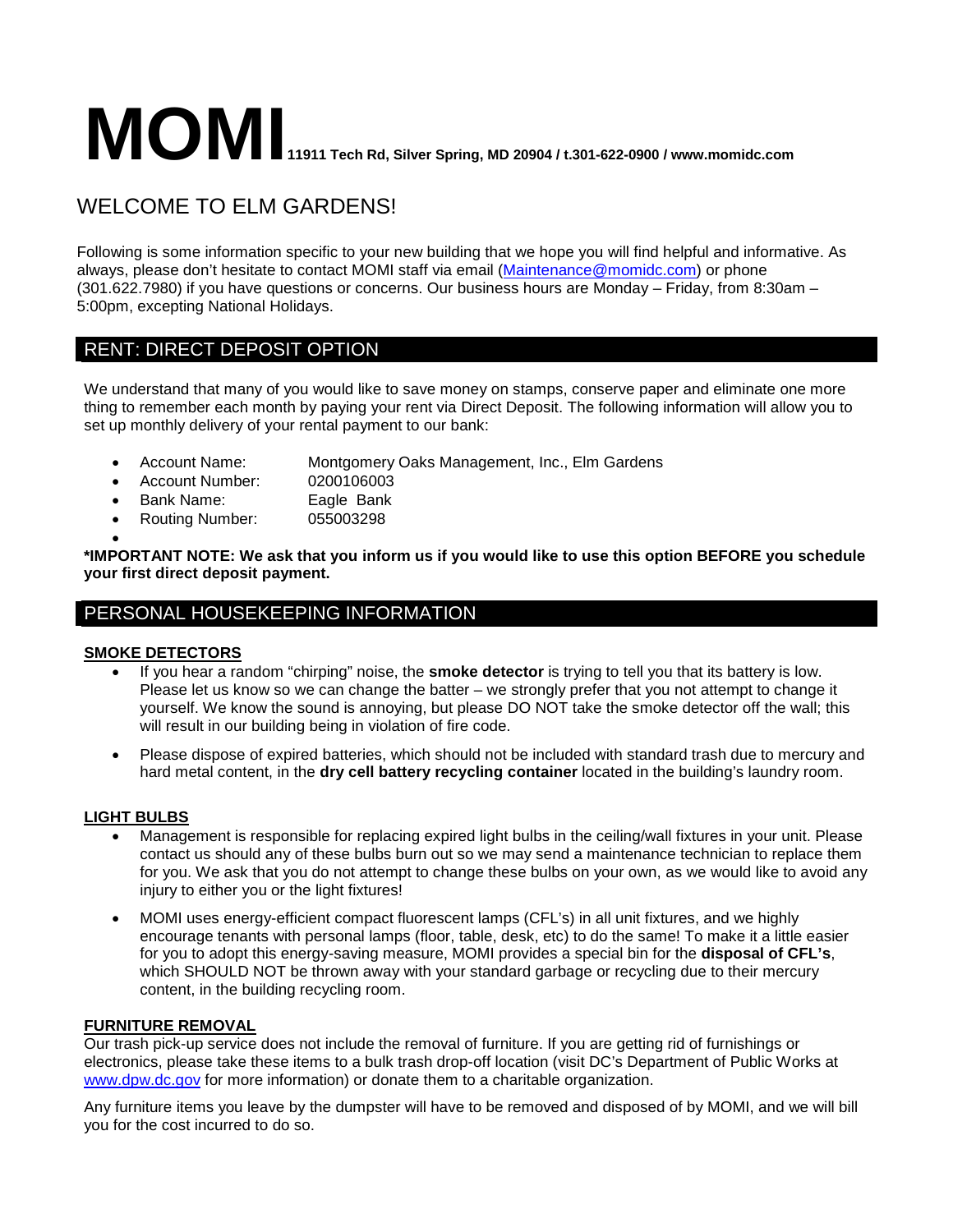## SECURITY / SAFETY

#### **CAMERA SYSTEMS**

All MOMI buildings are monitored by cameras. However, the cameras are not continuously monitored by personnel – they are strictly intended as recording devices to deter criminal activity.

#### **CONTROLLED-ACCESS ENTRY**

Elm Gardens is equipped with a controlled-access entry system for your safety and the security of your belongings.

- Guests can use the marked entry intercom system to buzz your apartment directly. To allow entry, simply press the "Door" button on the intercom panel in your unit.
- Please DO NOT let anyone you do not know or expect into the building.
- If you ever have a problem with someone attempting to gain entry, call the police (emergency line: 911; non-emergency line: 311) and inform MOMI as well.

### HOW TO LIVE A LITTLE BETTER AT ELM GARDENS

The following suggestions are meant to help you live with more comfort and a little less impact on the environment. By living at a MOMI property, you are already making a difference, as we are constantly focused on increasing energy and resource efficiency wherever possible in our buildings. To learn more about the environmentally sustainable qualities of MOMI properties, please visit us only at [www.momidc.com.](http://www.momidc.com/)

#### **RECYCLING**

- **PLEASE RECYCLE:** We provide bins for paper and commingled (glass, plastic, and metal) recyclables in the parking lot by the trash dumpsters (at the street side entrance).
- There are also special recycling buckets for your expired **dry cell batteries** and **CFL's** in the building's laundry room. It is important for you not to include these items with your trash as they contain mercury and other hard metals (all extremely toxic to both the environment and the human nervous system) which are released into the air, ground and soil if sent to standard landfills (or worse, incinerated). Place these items in the correctly marked buckets (for CFL's, use care to avoid breakage). MOMI will check these containers and return them to the recycling center when they're full.
- While we do not recycle plastic bags on site, we encourage you to find an alternative use for your plastic shopping bags (they come in handy on dog walks!) or take them in bulk to the recycling bins located at almost any grocery store.

#### **ENERGY CONSERVATION**

- THERMOSTAT**:** To achieve the greatest efficiency, please set your thermostat temperature as low as possible in the winter (recommended 70° or below), and as high as possible in the summer (recommended 74° or above). If you are away from home for long periods of time (i.e. several days or more), please set the system to condition the minimal necessary amount (winter: 60° / summer: 85°).
- ELECTRICITY: Many vendors now offer energy produced by renewable means (wind, methane from landfills, etc). It is available through Pepco and other smaller providers for a slight up-charge. For the latest options, check:<http://www.epa.gov/greenpower/pubs/gplocator.htm> or Google "EPA Green Power Locator."

#### **TRANSPORTATION**

- Our metro-accessible location makes taking mass transit a cinch—whenever possible, please do!
- Zipcar [\(www.zipcar.com\)](http://www.zipcar.com/) offers plans for periodic use of cars parked all around the metro DC area, including Takoma, DC and Takoma Park, MD. Visit zipcar.com to learn about the service and/or join. It's a great way to have the convenience of a car without the cost and responsibility of owning one.